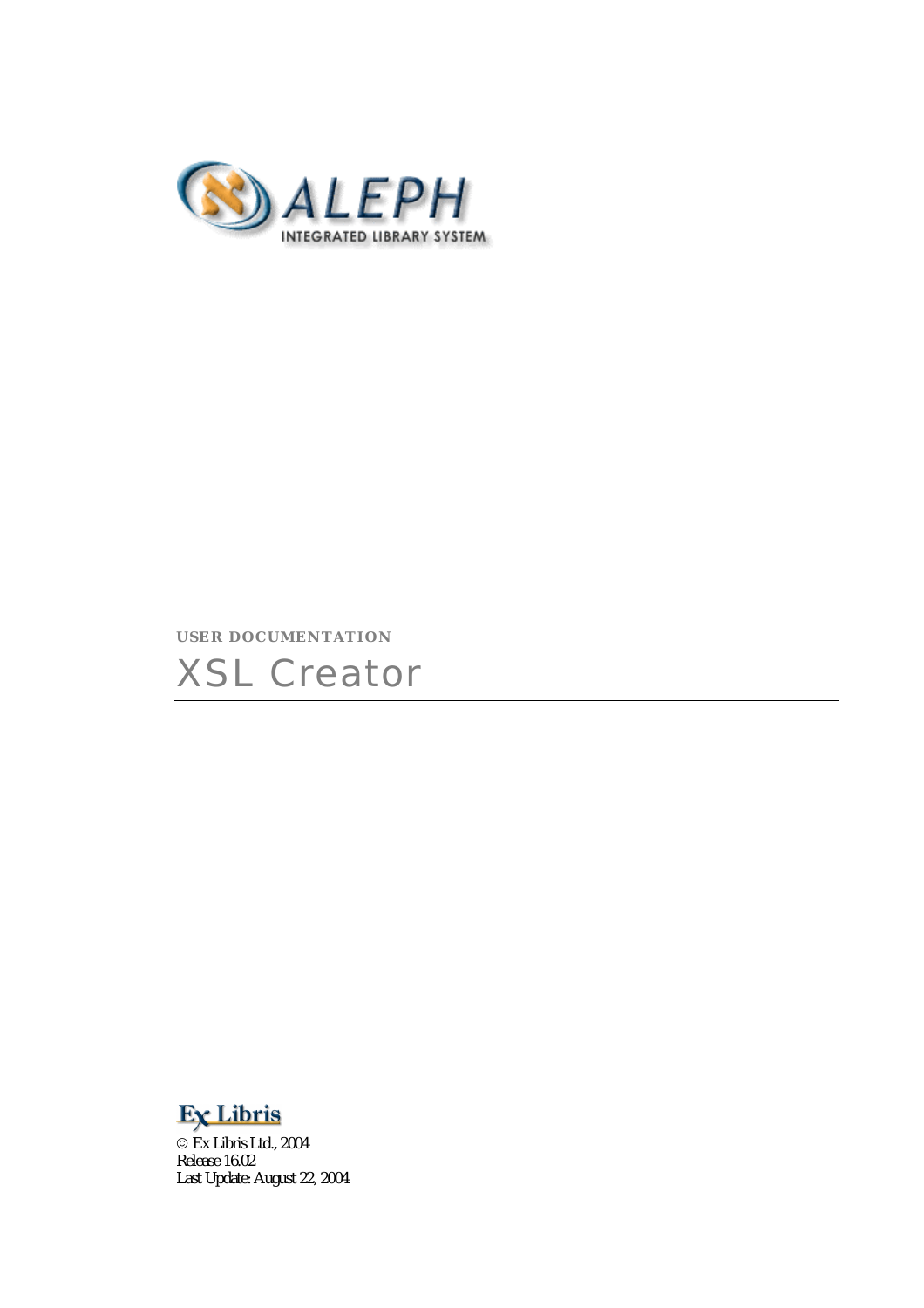# **Contents**

| <b>Contents</b> _________                                                                                                                                                                                                      | ij             |
|--------------------------------------------------------------------------------------------------------------------------------------------------------------------------------------------------------------------------------|----------------|
|                                                                                                                                                                                                                                |                |
|                                                                                                                                                                                                                                |                |
|                                                                                                                                                                                                                                |                |
| Layouts experience and the contract of the contract of the contract of the contract of the contract of the contract of the contract of the contract of the contract of the contract of the contract of the contract of the con | $\mathcal{P}$  |
|                                                                                                                                                                                                                                | 4              |
|                                                                                                                                                                                                                                |                |
|                                                                                                                                                                                                                                | 5              |
|                                                                                                                                                                                                                                |                |
|                                                                                                                                                                                                                                | $\overline{7}$ |
|                                                                                                                                                                                                                                | 7              |
|                                                                                                                                                                                                                                | 9              |
|                                                                                                                                                                                                                                | 9              |
|                                                                                                                                                                                                                                |                |
|                                                                                                                                                                                                                                |                |
|                                                                                                                                                                                                                                |                |
|                                                                                                                                                                                                                                |                |
|                                                                                                                                                                                                                                |                |
|                                                                                                                                                                                                                                |                |
| Working With Grid Layouts 14                                                                                                                                                                                                   |                |
|                                                                                                                                                                                                                                |                |
|                                                                                                                                                                                                                                |                |
|                                                                                                                                                                                                                                |                |
|                                                                                                                                                                                                                                | 17             |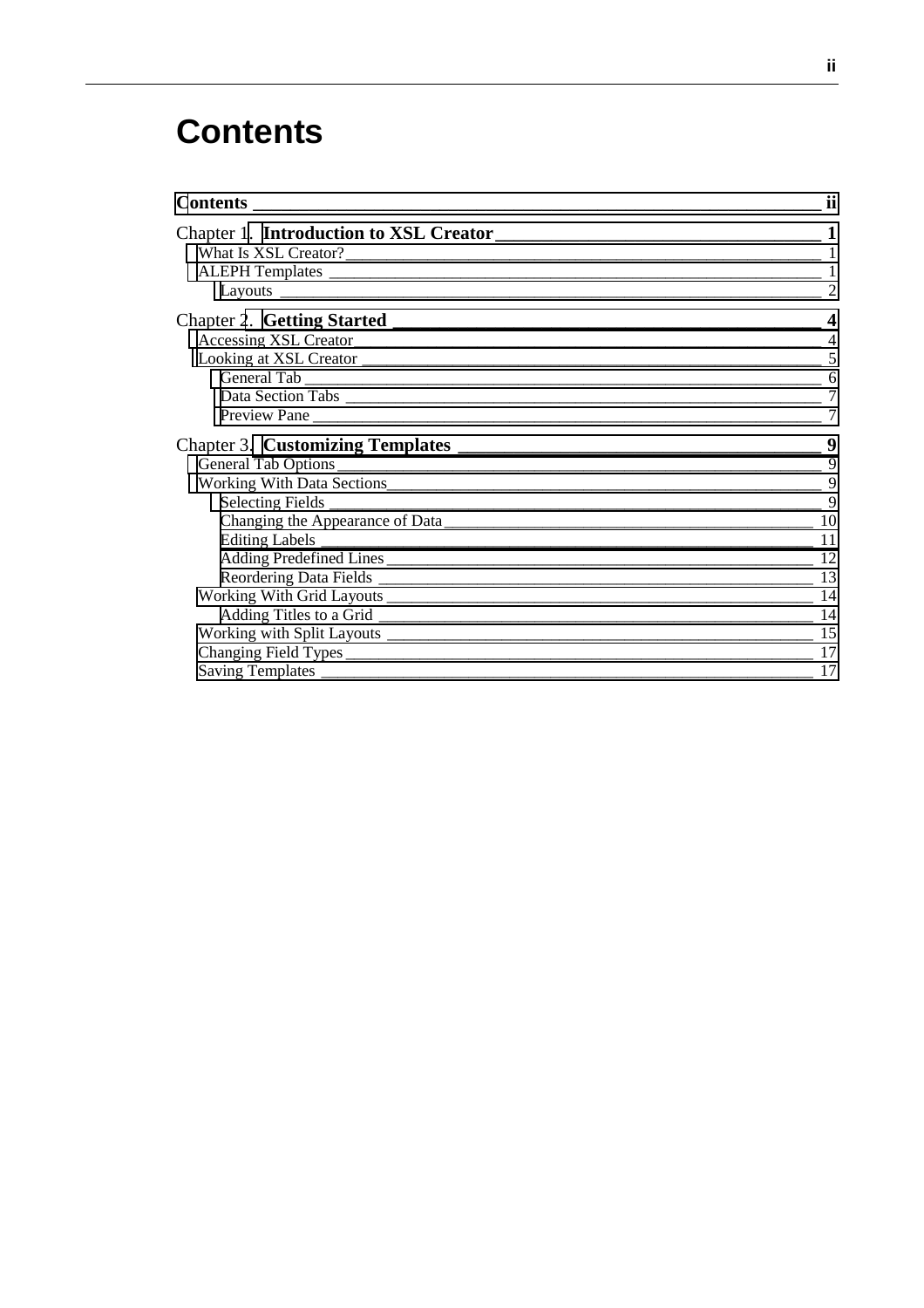#### $\frac{-|B| \times}{2}$ **P** ALEPH Cir Version 16.0 r: 10.1.235.19:6991 (16..) Library: U  $\overline{\bigoplus \big[\mathbb{R}^n]}$  $\overline{\boxtimes}$  43 go Smith, John (10/B10)  $90<sub>1</sub>$ <mark>◈ Print Preview</mark>  $LI = I$  $\bullet$  0 0 0  $\bullet$  $\overline{\blacksquare}$ P-<br>Patron Activity Library Card **BR** XSL Cre Ex Libris University Libraries  $\overline{\blacksquare}$ 222 Aleph Causeway Chicago, IL 60614  $\overline{a}$ thechoice@exlibris.co.il Refresh Tel# 773.404.5527 Label<br>
Blank Line<br>
Blank Line  $XSL$  Creator Smith, John 123 Main Street M Blank Line<br>M Home Library<br>M Ill Library<br>M Ill Total Limit New York, ド ≟. p. New York 43123  $(212)$  246-2468 John Smith@yahoo.com Patron ID:  $10$ Name: Smith, John Home Library: **ULINC** III Library: UEDUC **III Total Limit:** 9999 ۰I Print  $\mathsf{Close}$  $\operatorname{\mathsf{Close}}$  All z302-proxy-for-id  $N<sub>o</sub>$  $\mathsf{left}$ z302-primary-id left<br>left  $\frac{N_0}{N_0}$ z302-name-key

### **Overview of XSL Creator and ALEPH Templates**

This is a customized *Library Card* that has been created using XSL Creator. Note that the Name, Home Library, ILL Library and ILL Total Limit check boxes (on the left) have been selected, and these fields appear in the printout (on the right).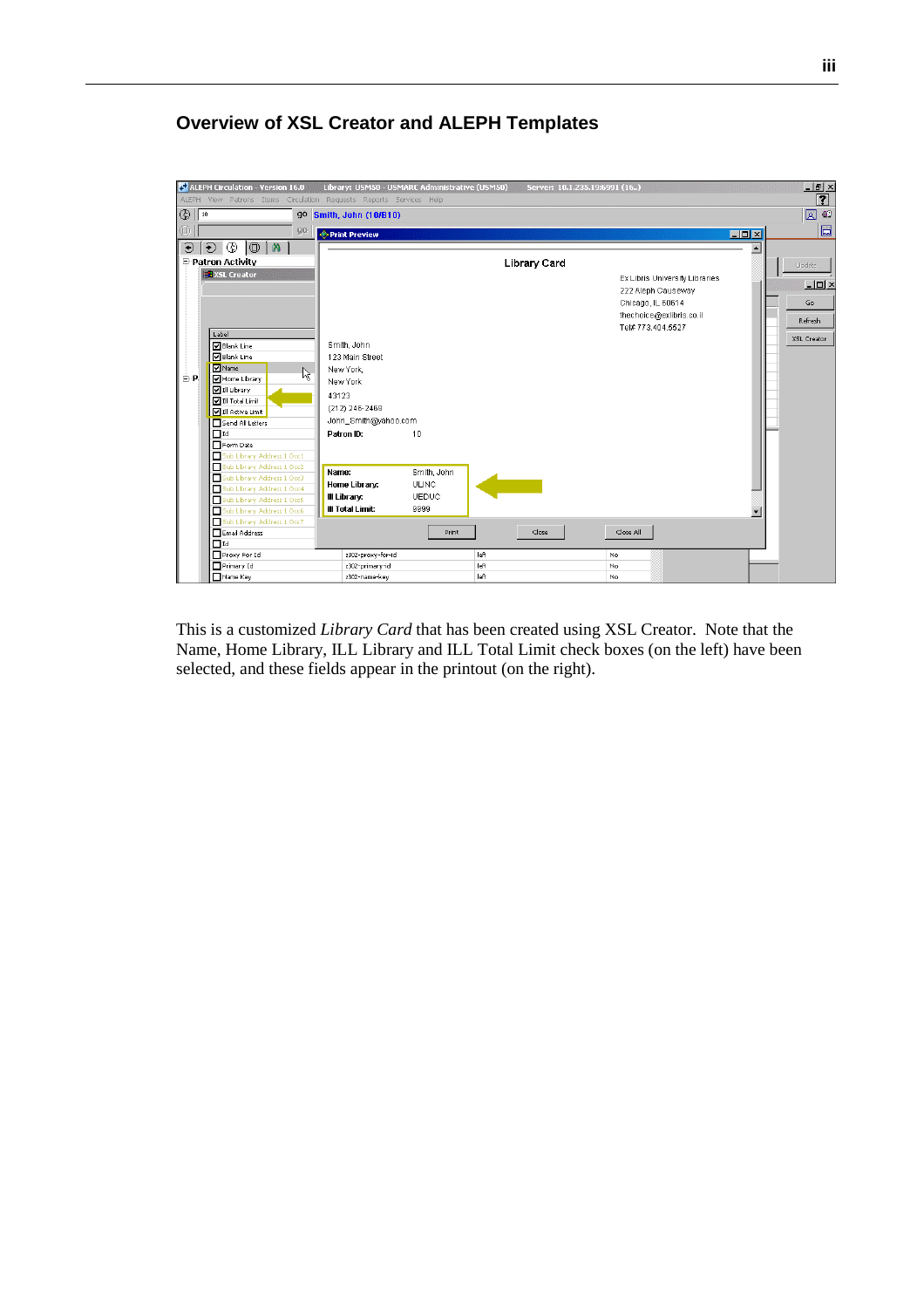# <span id="page-3-0"></span>**Introduction to XSL Creator**

This document is intended primarily for staff users who want to customize ALEPH 500TM (ALEPH) print templates. We recommend that you first read the *Customizing Printouts (XML and XSL) – 16* document, available from the [Ex Libris Documentation Center i](http://www.exlibrisgroup.com/docs/logon.php)n order to understand the ALEPH printing mechanism, and the underlying structure of ALEPH templates.

### **What Is XSL Creator?**

XSL Creator is an ALEPH GUI-based application that lets you customize templates without having to manually edit XSL. It is sophisticated, yet easy-to-use, and comes as part of your ALEPH installation.

In ALEPH, the printing mechanism is based on the XML (eXtensible Markup Language) and XSL (eXtensible Stylesheet Language) standards. ALEPH reports and letters are based on formatted XML/XSL templates, designed by the Ex Libris development team:

Since XSL Creator does not require detailed knowledge of XML or XSL, you can focus on content and formatting. As you do not have to manipulate or change lines of code manually, the margin for error is greatly increased. A **Preview** button is available to assist you in the customization process, and you can preview the print output repeatedly before printing the actual report or letter.

Depending on your library setup and user base, you can:

- Select the XML data fields to appear in a report or letter;
- Create text
- Choose the order of the fields to appear in a report or letter;
- Define the font style (for example, bold, italic, underline) for each field;
- Determine the overall printout style (for example, grid, freestyle, columnar).

#### **Notes**:

We recommend that you use XSL Creator for creating new templates or for major changes to templates, but not for minor changes.

You cannot edit existing templates – you can only create new templates using XSL Creator

# **ALEPH Templates**

Templates are composed of different sections: Templates can vary in structure from simple structures, containing one or two sections, to much more complex and lengthy forms.

• Header section - These lines define how the header of the printout will look: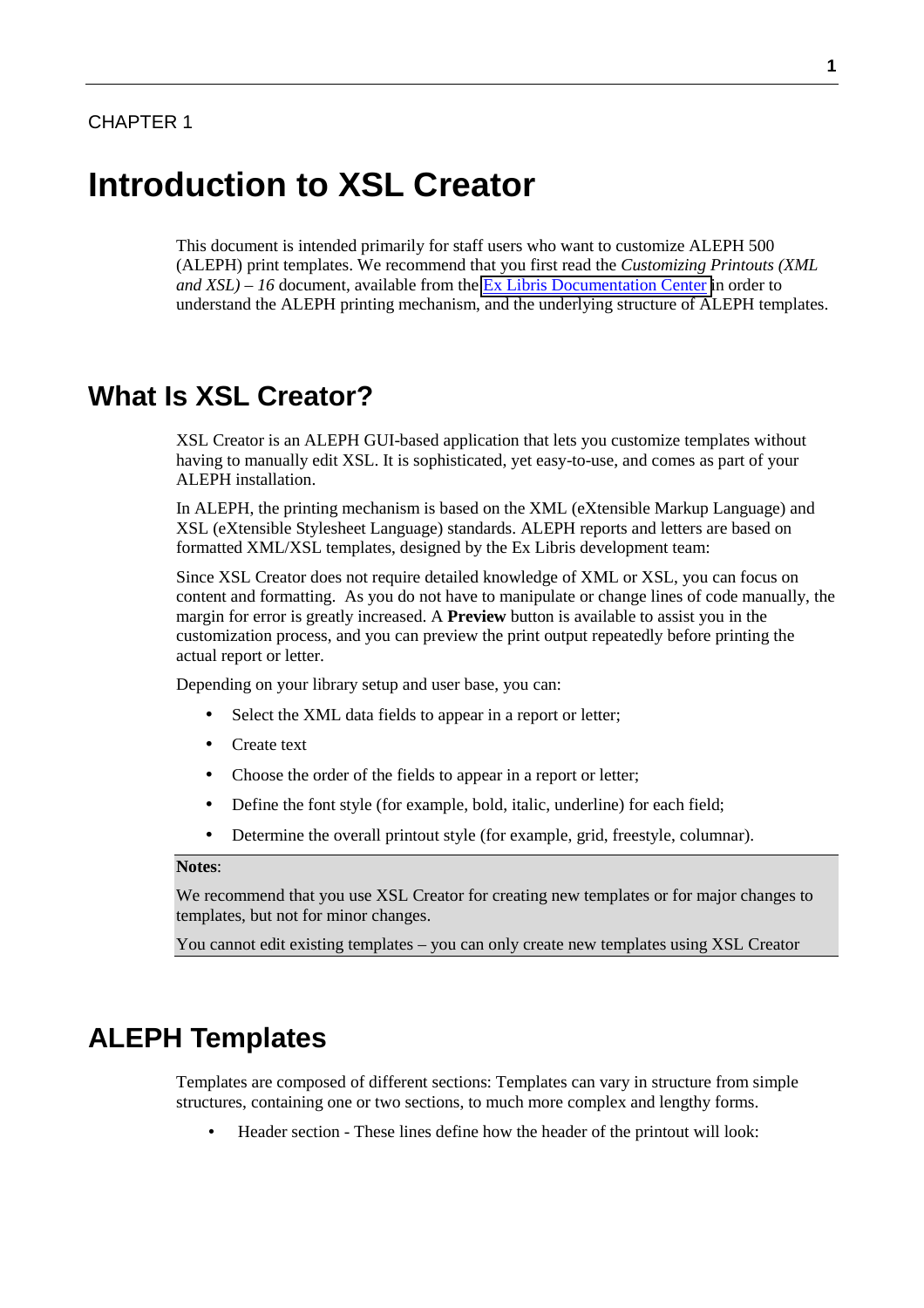$\triangleq$ 

```
10/08/2004
acq-s-order-info-00
```
#### Order Information

The form date and code of the template are inserted by default, and the title can be customized.

Data Sections:

 section-1 – General information of the form. Appears immediately below the Header section. This section is not repeated.

section-2, section-3 and so on – Data sections. These sections can be repeated.

• Signature – This section comes at the end of the printout:

| Sincerely,                                 |  |
|--------------------------------------------|--|
| Acquisitions Staff, EXL Universitγ Librarγ |  |

### **Layouts**

There are three basic formats or layouts in which a given section-*<n>* can be displayed: Free; Grid; Split.

**Free** - the Free layout presents each data field on a separate line, going down the page:

| Form Date:           | 10/08/2004 |
|----------------------|------------|
| Sequence:            |            |
| <b>Doc Number:</b>   | 50029      |
| Order Type:          | Serial     |
| <b>Order Number:</b> | 51498      |

**Grid** - the Grid layout shows data in row-and-column format with grid lines separating rows and columns:

| <b>Budget Number:</b> | <b>Vendor Code:</b> | Doc Number: | <b>Doc Sequence:</b> |
|-----------------------|---------------------|-------------|----------------------|
| 234567                |                     | 000050029   | 00001                |

**Split** - the Split layout presents data in two columns: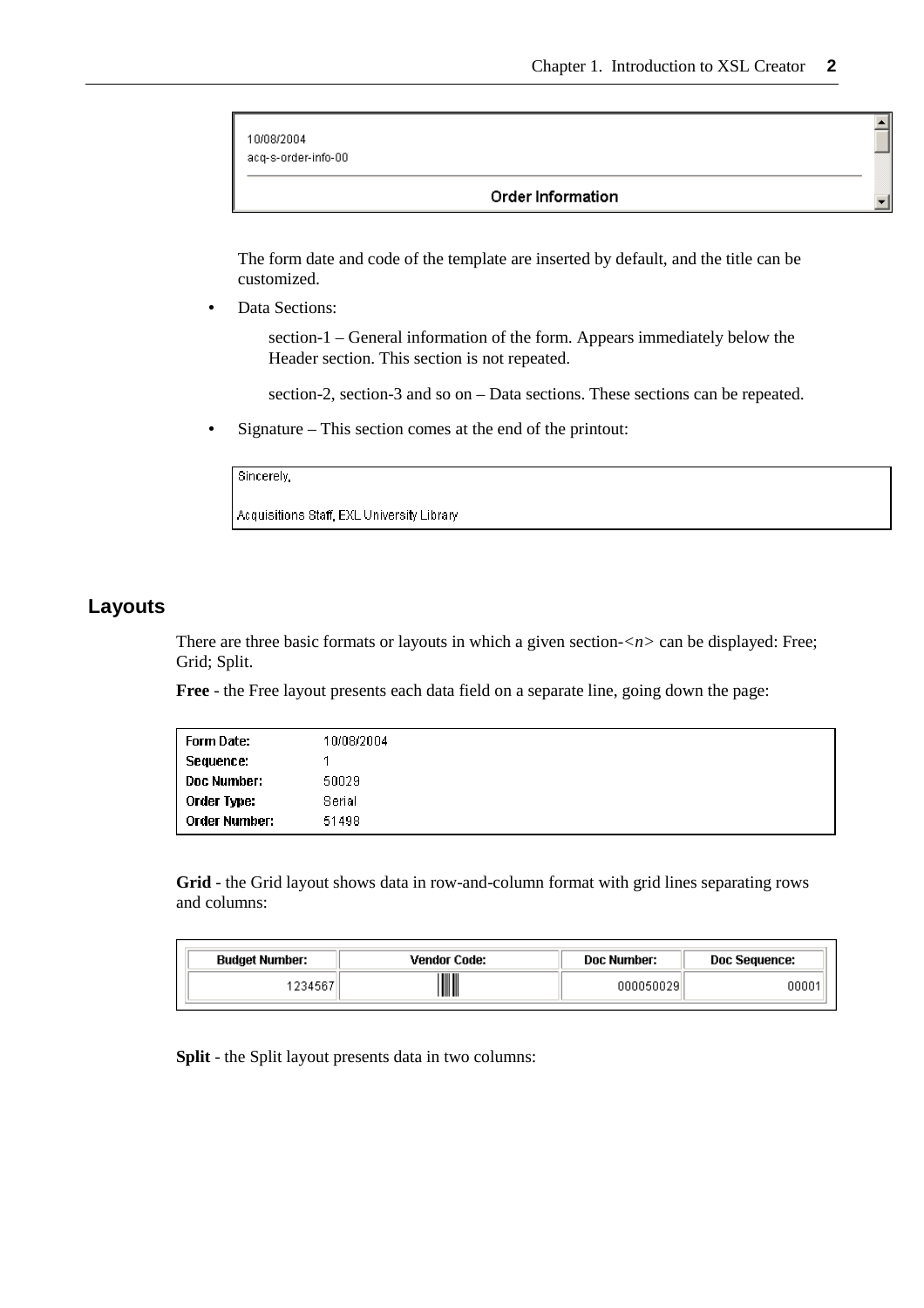| Form Date:<br>Sequence:<br>Doc Number:<br>Order Type:<br><b>Order Number:</b><br>Open Date:<br><b>Order Status:</b> | 10/08/2004<br>50029<br>Serial<br>51498<br>13/06/2004<br>Sent to vendor | <b>Invoice Status:</b><br>Sub Library:<br>Alpha:<br><b>Method Of Aquisition: Purchase</b><br>Order Date:<br>Material Type: | Partial<br>Main Library<br>13/06/2004<br>Serial |
|---------------------------------------------------------------------------------------------------------------------|------------------------------------------------------------------------|----------------------------------------------------------------------------------------------------------------------------|-------------------------------------------------|
| <b>Order Status Date:</b>                                                                                           | 13/06/2004                                                             | Letter Type:                                                                                                               | 01                                              |
| <b>Arrival Status:</b>                                                                                              | Partial                                                                | Order Delivery Type:                                                                                                       | Single letter                                   |

This is a good solution when you have to display a large number of data fields.

A section-1 can either be Free or Split, but cannot be Grid (since a section-1 can contain a minimum of one field which would look strange in a Grid). A section-2 and higher can be Free, Split or Grid.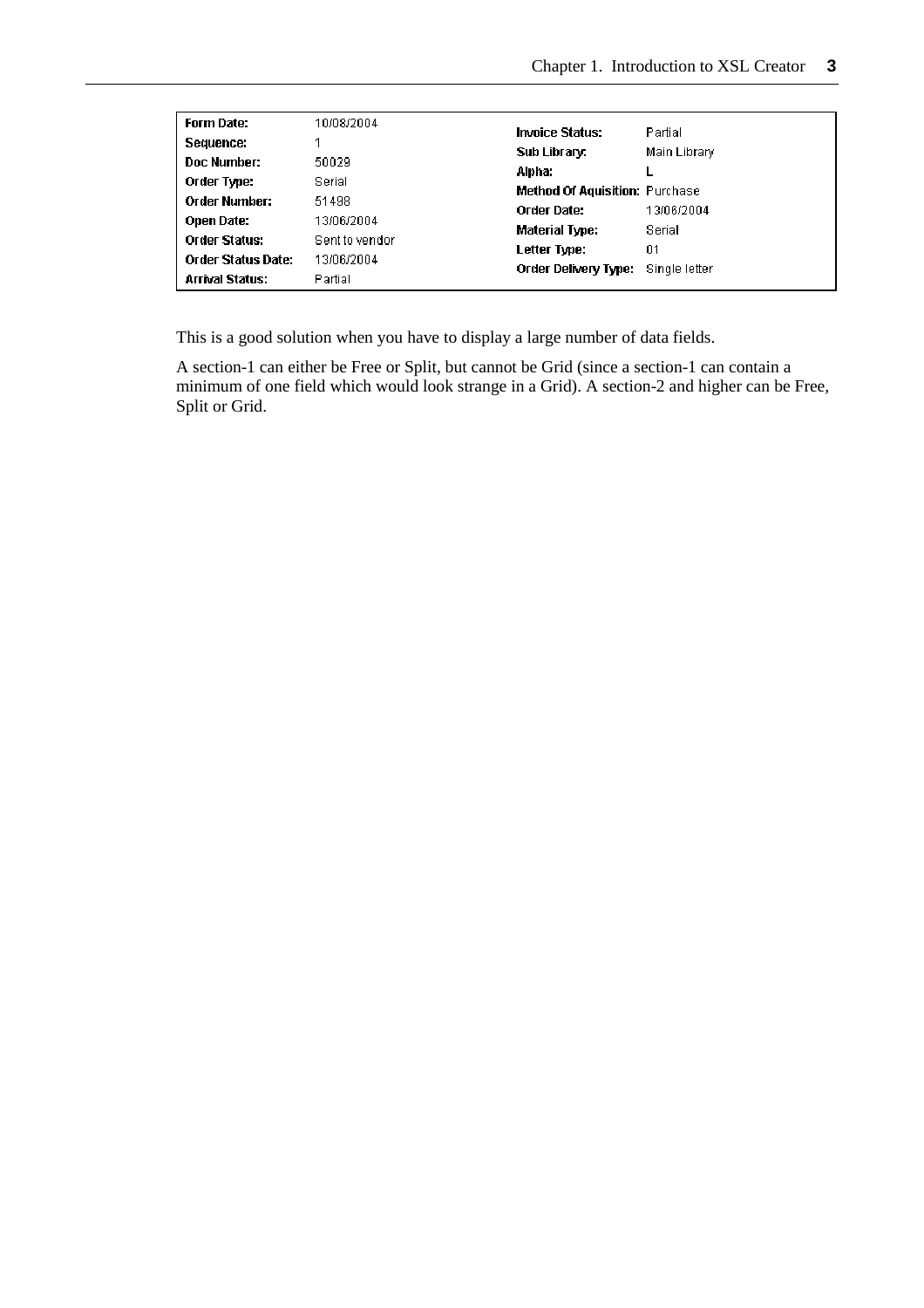# <span id="page-6-0"></span>**Getting Started**

# **Accessing XSL Creator**

XSL Creator is integrated into ALEPH GUIs and is accessed via the Print History functionality. All files that are printed in an ALEPH GUI module are saved in a *history* section in the operator's profile. The history print files can be viewed and/or re-printed, whether they were printed using the function, or created online and printed within the relevant GUI module.

In an ALEPH GUI, if you have a letter or report that you want to customize, you must first print it, then search for it in Print History.

### **To access XSL Creator**

- **1** Click ALEPH, then Print History. Search for your print file in the Print History list. The **XSL Creator** button on the right is dimmed.
- **2** Click the line containing the template you wish to customize:

| Print History - USM50         |                                                                   |                 | $  \square   \square   \times$ |
|-------------------------------|-------------------------------------------------------------------|-----------------|--------------------------------|
| <b>History</b><br>F           | File Name                                                         | Length in Bytes | Go                             |
| 20040810<br>F.<br>$\sqrt{14}$ | acq-s-order-info-130.xmlxsl                                       | 5538            | Refresh                        |
| 12                            |                                                                   |                 | XSL Creator                    |
|                               |                                                                   |                 |                                |
|                               |                                                                   |                 |                                |
|                               |                                                                   |                 |                                |
|                               |                                                                   |                 |                                |
|                               | ## - XML XSL                                                      |                 |                                |
|                               | $\leq$ ?xml version="1.0"?>                                       |                 |                                |
|                               | $\Diamond$ rintout $>$<br><form-name>acq-s-order-info</form-name> |                 |                                |
|                               | <form-language>ENG</form-language>                                |                 | Cancel                         |
|                               | <form-format>00</form-format>                                     |                 |                                |
|                               | <subject>Acq S Order Info</subject>                               |                 | <b>Help</b>                    |

This activates the **XSL Creator** button, provided the line you select contains a file containing a ## - XML\_XSL header (a legal standard ALEPH XML file).

**3** Click **XSL Creator**. The system searches for a template with an *nn*.xsl extension. If a suitable file is found, XSL Creator displays.

If no such file is found, the following message displays: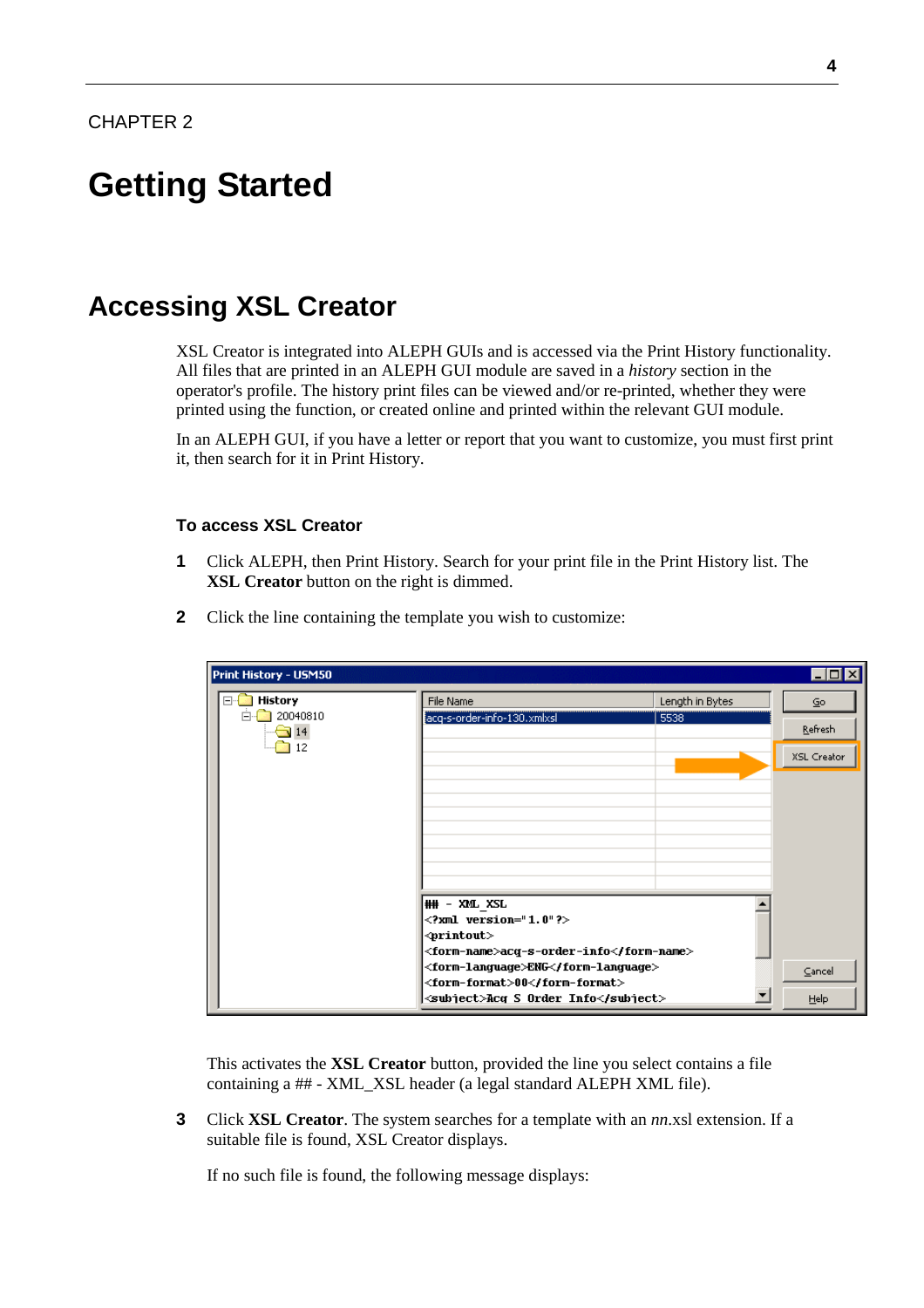<span id="page-7-0"></span>

- Click **No** to display XSL Creator and to begin editing the master template.
- Click **Yes**. The following screen displays:

| <b>ALEPH GUI</b>              |        |
|-------------------------------|--------|
|                               | OK     |
| Please enter the form number: | Cancel |
| 01                            | Help   |

Type the version number of the template and click **OK**. XSL Creator displays.

You can now start editing your template.

# **Looking at XSL Creator**

The XSL Creator consists of a multi-tabbed window. The number of tabs displayed depends on the structure of the print template (in fact, the structure of the XML file) being edited. In the following example, the Order Information template, acq-s-order-info-nn, has a fairly complex structure, consisting of a header section and five data sections. Therefore, six tabs are displayed, General, Section-1, Section 2 and so on.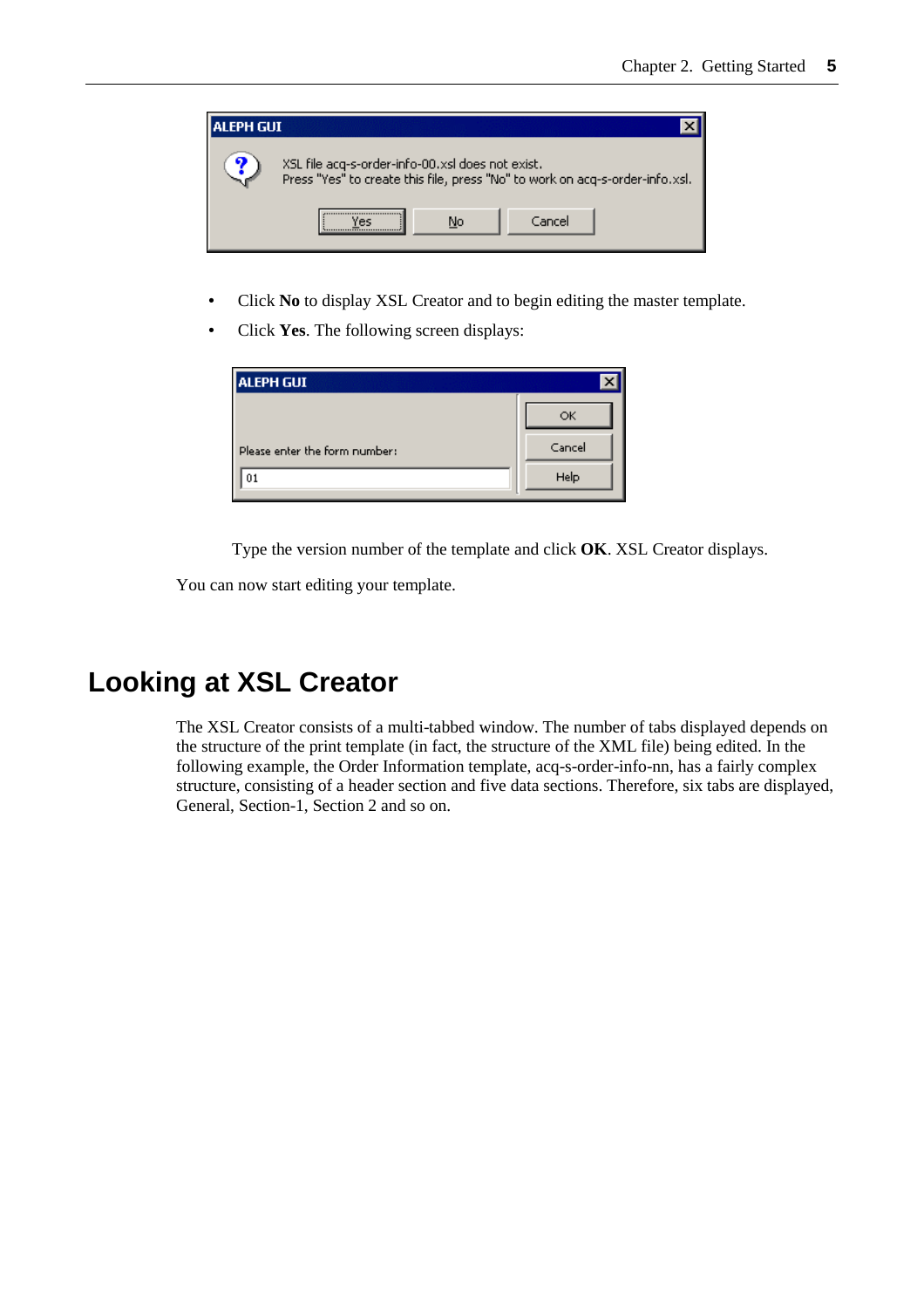### <span id="page-8-0"></span>**General Tab**

| <b>RXSL Creator</b>                                                                                                      |                                                                                            |                   | $\overline{\mathbf{z}}$           |
|--------------------------------------------------------------------------------------------------------------------------|--------------------------------------------------------------------------------------------|-------------------|-----------------------------------|
| 1. General<br>5. Section-4                                                                                               | 2. Section-1<br>6. Section-5                                                               | 3. Section-2      | 4. Section-3                      |
| ⊽<br>Title:<br>Signature:                                                                                                | New Print Order Slip                                                                       |                   | $\overline{\mathsf{O}}\mathsf{K}$ |
| Sincerely,<br>EXL University Library Acquisitions Department                                                             | A                                                                                          | Sublib. Address [ | Preview                           |
| $\left  \cdot \right $<br>$Free$ $\blacktriangledown$<br>Section-1:<br>$ \mathsf{Grid} \blacktriangledown$<br>Section-3: | $ $ Grid $ \mathbf{v} $<br>Section-2:<br>$ \mathsf{Grid} \blacktriangledown$<br>Section-4: |                   |                                   |
| Grid $\boxed{\bullet}$<br>Section-5:                                                                                     |                                                                                            |                   |                                   |
|                                                                                                                          |                                                                                            |                   | Help<br>$\subseteq$ ancel         |

By default, XSL Creator opens at the General tab. This is the environment for defining the general characteristics of your print template, such as signatures, titles, and layout of each section.

In the above example, there is also a predefined option for adding the sublibrary address (Sublib. Address) to the Section-1 of the template. Altogether, there are four predefined items, which can appear on the General tab:

- Sublib. Address
- Vendor
- Patron
- Transfer library address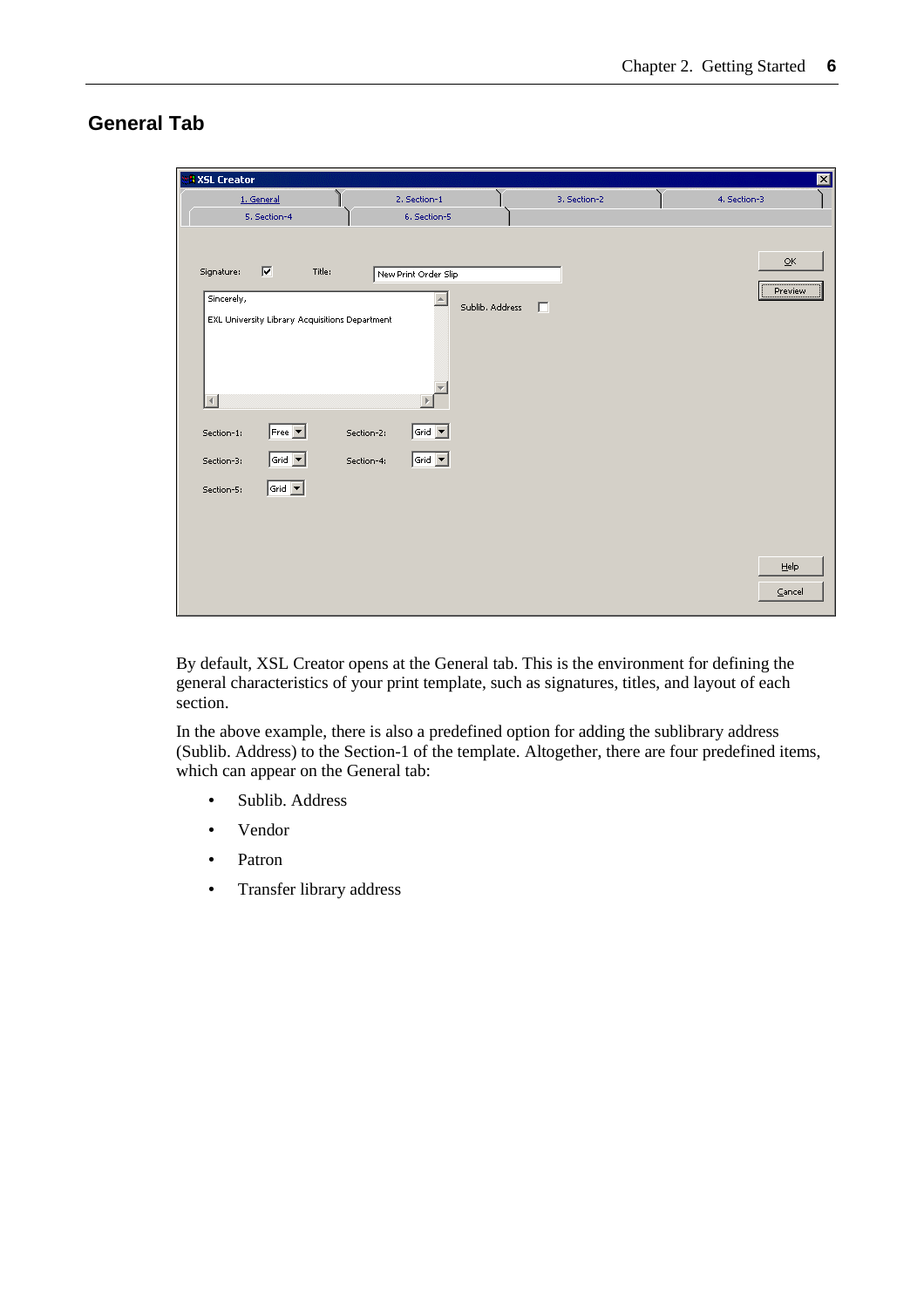### <span id="page-9-0"></span>**Data Section Tabs**

| 1. General                       |                             | 2. Section-1 | 3. Section-2            |         |
|----------------------------------|-----------------------------|--------------|-------------------------|---------|
|                                  |                             |              |                         |         |
|                                  |                             |              |                         |         |
|                                  |                             |              |                         |         |
| Label                            | Data                        | Field Type   | Display                 | OK.     |
| Form Date                        | form-date                   | left         | No                      |         |
| Sub Library Address 1 Occ1       | sub-library-address-1-occ1  | left         | No.                     | Preview |
| Sub Library Address 1 Occ2       | sub-library-address-1-occ2  | left         | No.                     |         |
| Sub Library Address 1 Occ3<br>п  | sub-library-address-1-occ3  | left         | No.<br>$\Gamma$ Bold    |         |
| Sub Library Address 1 Occ4<br>п  | sub-library-address-1-occ4  | left         | No.<br>$\Box$ Italic    |         |
| Sub Library Address 1 Occ5<br>п  | sub-library-address-1-occ5  | left         | $\Box$ Underline<br>No. |         |
| Sub Library Address 1 Occ6<br>п  | sub-library-address-1-occ6  | left         | No.                     |         |
| Sub Library Address 1 Occ7<br>п  | sub-library-address-1-occ7  | left         | No.                     |         |
| Sub Library Address 1 Occ8<br>п  | sub-library-address-1-occ8  | left         | No.                     |         |
| Sub Library Address 1 Occ9       | sub-library-address-1-occ9  | left         | No.                     |         |
| Sub Library Address 1 Occ10<br>п | sub-library-address-1-occ10 | left         | No.                     |         |
| Doc Number                       | z68-doc-number              | left         | No.                     |         |
| <b>□</b> Sequence                | z68-sequence                | left         | No.                     |         |
| $\Box$ Order Type                | z68-order-type              | left         | No.                     |         |
| Order Number                     | z68-order-number            | left         | No.                     |         |
| Order Number 1                   | z68-order-number-1          | left         | No.                     |         |
| Order Number 2                   | z68-order-number-2          | left         | No.                     |         |
| □ Order Group                    | z68-order-group             | left         | No.                     |         |
| $\Box$ Open Date                 | z68-open-date               | left         | No.                     |         |
| □ Order Status                   | z68-order-status            | left         | No.                     |         |
| Order Status Date                | z68-order-status-date       | left         | No.                     | Help    |
| <b>□ Arrival Status</b>          | z68-arrival-status          | left         | No.                     | Cancel  |
| $\Box$ Invoice Shake             | <b>SCOLIMAZIONALE NELLE</b> | <b>LA</b>    | N <sub>In</sub>         |         |

In the above example, the data fields that appear in green are derived from the data field option on the General tab (in this example, sublibrary address). If you want to include them, it is recommended that you simply select the corresponding option on the General tab.

The section tabs consist of tables of data fields available for displaying in your template. The tables are presented in four columns:

- **Label** The text that that precedes the value entered in the template when the print job is run. For example, *Order Status*.
- **Data** The name of the field in the ALEPH Oracle table or other fields from the XML where the data is stored and retrieved.
- **Field Type** Justification, content, and format options for the value generated when the print job is run. See Setting the Field Type on page .
- **Display** Only available in the Free and Split layouts. No (the default) hides the field if the value is empty. Yes shows the field in any case.

### **Preview Pane**

When you click **Preview**, the output displays in a Preview pane. For example, if you add a signature in the General tab, the following displays: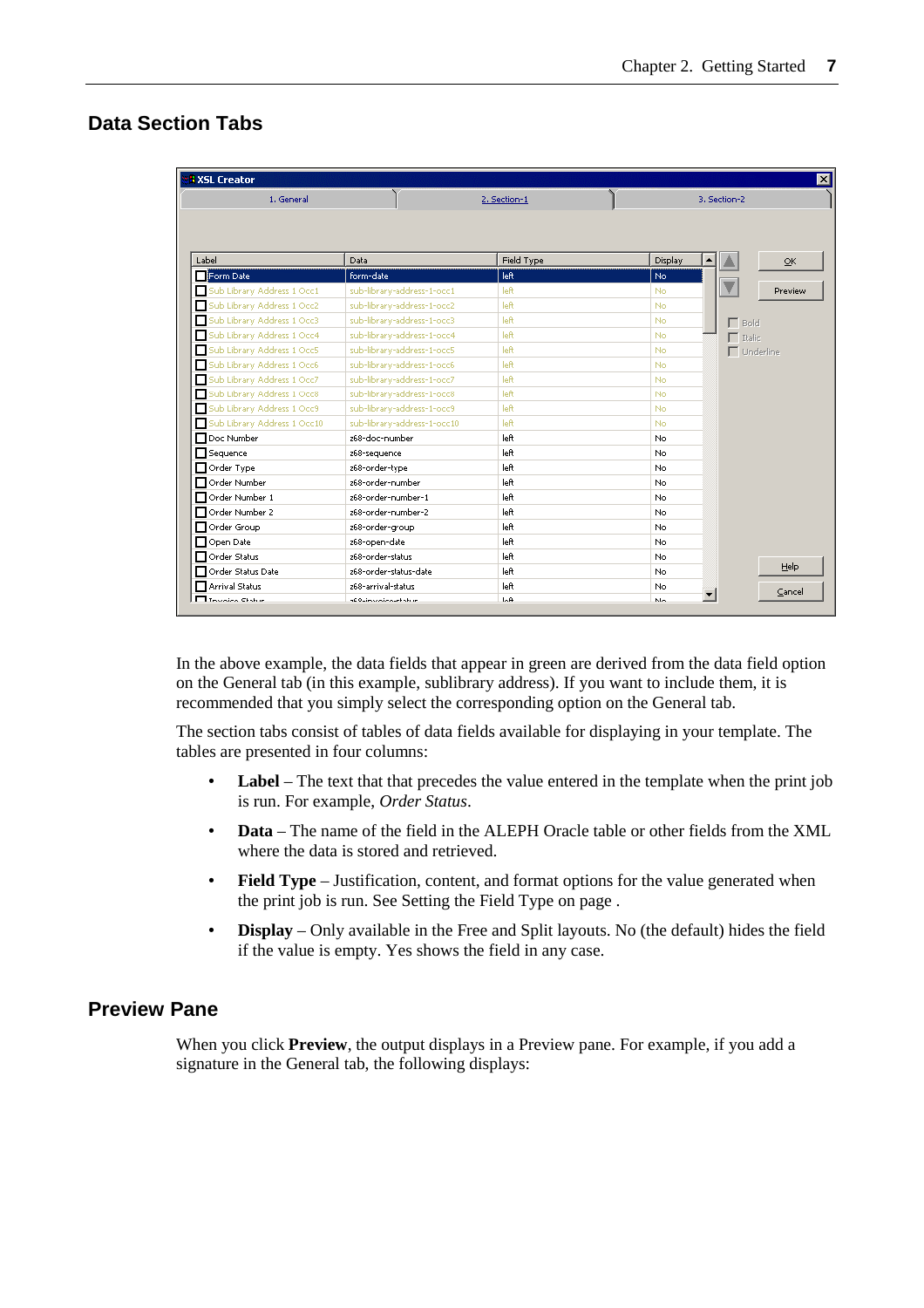| <b>Example Preview</b>                     |                               |           |                   |                       | $\blacksquare\square$ |
|--------------------------------------------|-------------------------------|-----------|-------------------|-----------------------|-----------------------|
| 15/08/2004<br>acq-s-order-info-01          |                               |           |                   |                       |                       |
|                                            | New Order Information         |           |                   |                       |                       |
| Order Type:                                | Serial                        |           |                   |                       |                       |
| Doc Number:                                | 50029                         |           |                   |                       |                       |
| <b>Order Number:</b>                       | 51498                         |           |                   |                       |                       |
| <b>Open Date:</b>                          | 13/06/2004                    |           |                   |                       |                       |
| <b>Order Status:</b>                       | Sent to vendor                |           |                   |                       |                       |
| <b>Order Status Date:</b>                  | 13/06/2004                    |           |                   |                       |                       |
| <b>Arrival Status:</b>                     | Partial                       |           |                   |                       |                       |
| <b>Invoice Status:</b>                     | Partial                       |           |                   |                       |                       |
| Sub Library:                               | Main Library                  |           |                   |                       |                       |
| <b>Method Of Aquisition:</b> Purchase      |                               |           |                   |                       |                       |
| <b>Material Type:</b>                      | Serial                        |           |                   |                       |                       |
|                                            |                               |           |                   |                       |                       |
| <b>Budget Number:</b>                      | <b>Vendor Code:</b>           | Currency: | <b>User Name:</b> | <b>Currency Date:</b> |                       |
| 1234567                                    | III                           | US Dollar | MASTER            | 13/06/2004            |                       |
| Sincerely,                                 |                               |           |                   |                       |                       |
| Acquisitions Dept., EXL University Library |                               |           |                   |                       | $\blacktriangledown$  |
|                                            | <br>Print<br>$\subseteq$ lose |           | Close All         |                       |                       |

You can then click **Print** in the Preview pane to print the template.

To return to XSL Creator, click **Close** or **Close All**.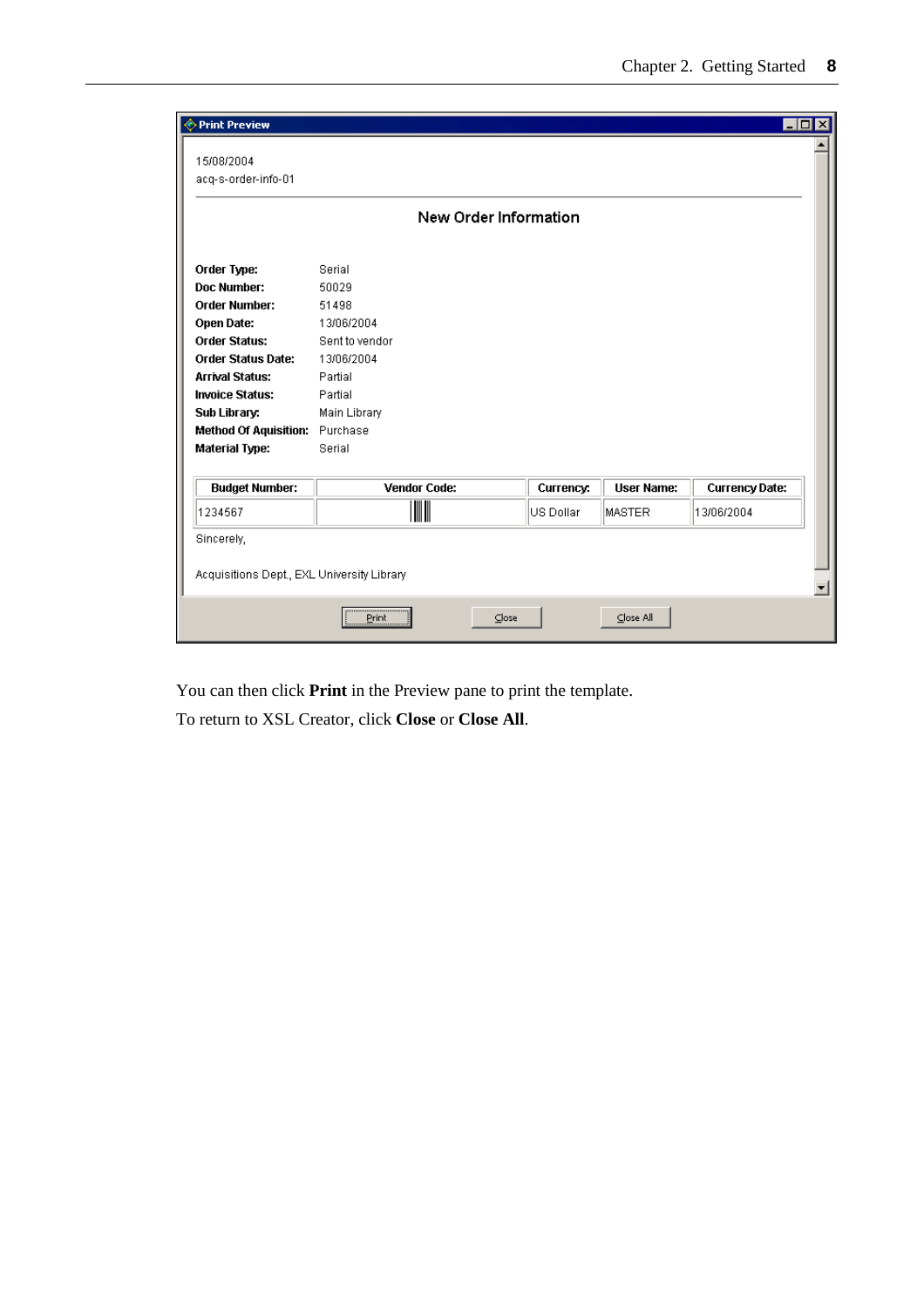# <span id="page-11-0"></span>**Customizing Templates**

# **General Tab Options**

The following options control the General layout of your template.

| To                                                | Do this                                                                                    |
|---------------------------------------------------|--------------------------------------------------------------------------------------------|
| Add / Modify a signature                          | Select the <b>Signature</b> check box and type text in<br>the text box below. For example: |
|                                                   | Sincerely,                                                                                 |
|                                                   | Acquisitions Department, EXL University Library                                            |
| Edit the template's title                         | Type text in the Title text box. For example:                                              |
|                                                   | <b>New Order Information</b>                                                               |
| Change the layout of a section                    | Select an option in the adjacent drop-down list.<br>For example:                           |
|                                                   | Grid<br>Section-2:<br>Free<br>Grid<br>Solit                                                |
| Adding a predefined item to the section-1         | Select the adjacent check box. For example:                                                |
| of the template (for example, Sublib.<br>Address) | ⊽<br>Sublib, Address                                                                       |
| Preview your changes                              | Click <b>Preview</b> .                                                                     |

# **Working With Data Sections**

### **Selecting Fields**

You select which fields are displayed in the data sections in your template via the relevant section tab: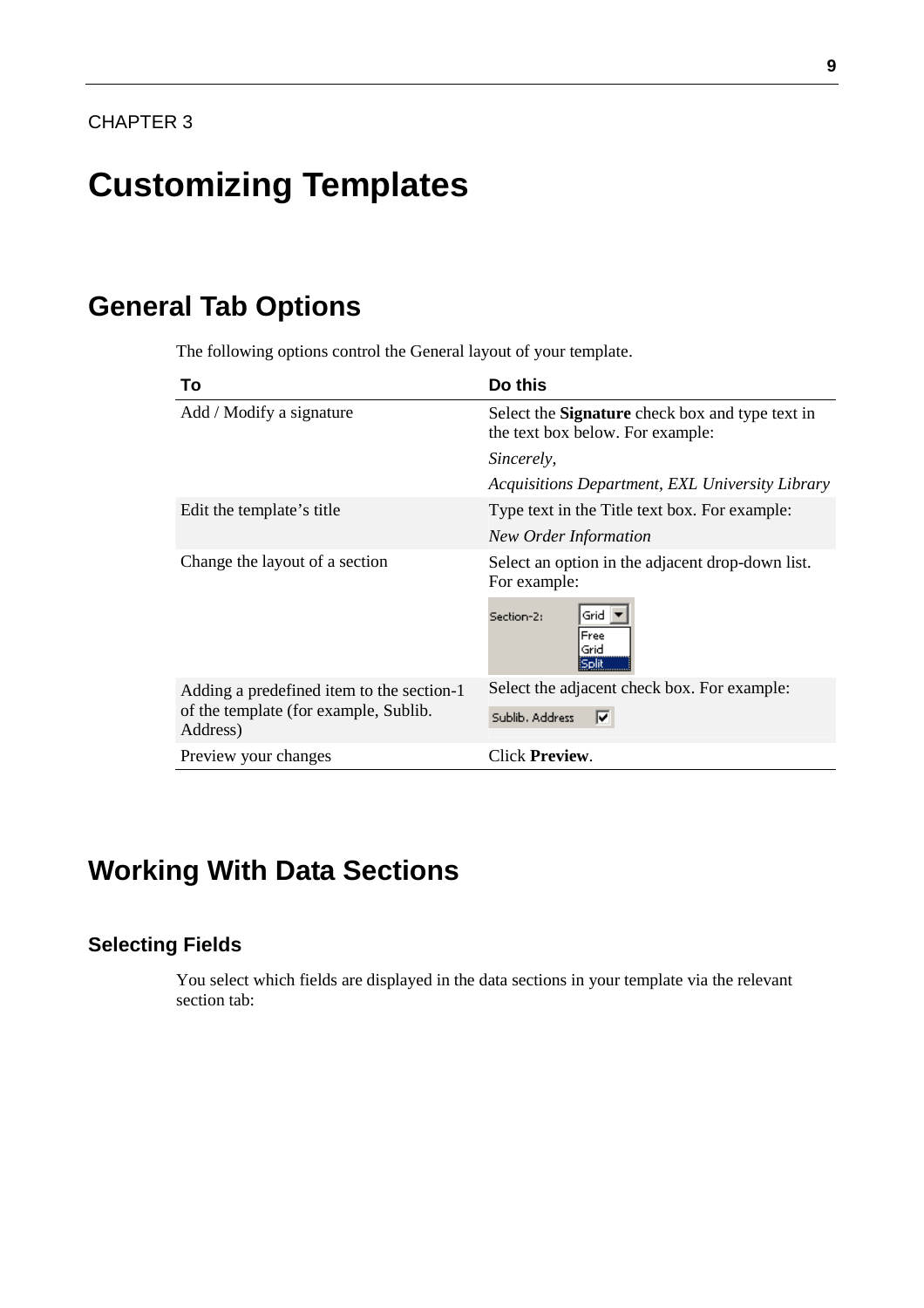<span id="page-12-0"></span>

| 1. General                      |                            | 2. Section-1 | 3. Section-2           |          |
|---------------------------------|----------------------------|--------------|------------------------|----------|
|                                 |                            |              |                        |          |
| Label                           | Data                       | Field Type   | Display                | $\alpha$ |
| <b>V</b> Form Date              | form-date                  | left         | No                     |          |
| <b>V</b> Sequence               | z68-sequence               | left         | No                     | Preview  |
| MOrder Number 1                 | z68-order-number-1         | left         | No                     |          |
| MDoc Number                     | z68-doc-number             | left         | No<br>Bold             |          |
| Order Type                      | z68-order-type             | left         | No<br>$\top$ Italic    |          |
| √ Order Number                  | z68-order-number           | left         | No<br>$\Box$ Underline |          |
| Order Number 2                  | z68-order-number-2         | left         | No                     |          |
| Open Date                       | z68-open-date              | left         | No                     |          |
| Order Status Date               | 268-order-status-date      | left         | No                     |          |
| Arrival Status                  | z68-arrival-status         | left         | No                     |          |
| <b>V</b> Invoice Status         | z68-invoice-status         | left         | No                     |          |
| M Sub Library                   | z68-sub-library            | left         | No                     |          |
| $\prod$ Last Touch Date         | z68-last-touch-date        | left         | No.                    |          |
| Order Date                      | z68-order-date             | left         | No                     |          |
| Order Delivery Type             | z68-order-delivery-type    | left         | No                     |          |
| Letter Type                     | z68-letter-type            | left         | No                     |          |
| Material Type                   | 268-material-type          | left         | No                     |          |
| Method Of Aquisition            | z68-method-of-aquisition   | left         | No                     |          |
| $\Box$ Alpha                    | z68-alpha                  | left         | No                     |          |
| Order Status                    | z68-order-status           | left         | No                     |          |
| $\Box$ Order Group              | z68-order-group            | left         | No                     | Help     |
| Sub Library Address 1 Occ1<br>п | sub-library-address-1-occ1 | left         | No                     | Cancel   |

The selected fields are displayed in the appropriate section in the template:

| 10/08/2004                                 |              |                     |             |               |
|--------------------------------------------|--------------|---------------------|-------------|---------------|
| acq-s-order-info-00                        |              |                     |             |               |
|                                            |              | Order Information   |             |               |
| <b>Form Date:</b>                          | 10/08/2004   |                     |             |               |
| Sequence:                                  | 1            |                     |             |               |
| Doc Number:                                | 50029        |                     |             |               |
| Order Type:                                | Serial       |                     |             |               |
| <b>Order Number:</b>                       | 51498        |                     |             |               |
| Open Date:                                 | 13/06/2004   |                     |             |               |
| <b>Order Status Date:</b>                  | 13/06/2004   |                     |             |               |
| <b>Arrival Status:</b>                     | Partial      |                     |             |               |
| <b>Invoice Status:</b>                     | Partial      |                     |             |               |
| Sub Library:                               | Main Library |                     |             |               |
|                                            |              |                     |             |               |
| <b>Budget Number:</b>                      |              | <b>Vendor Code:</b> | Doc Number: | Doc Sequence: |
|                                            | 1234567      |                     | 000050029   | 00001         |
| Sincerely,                                 |              |                     |             |               |
|                                            |              |                     |             |               |
| Acquisitions Staff, EXL University Library |              |                     |             |               |

### **Changing the Appearance of Data**

Use the data format check boxes in XSL Creator to modify the look of your data: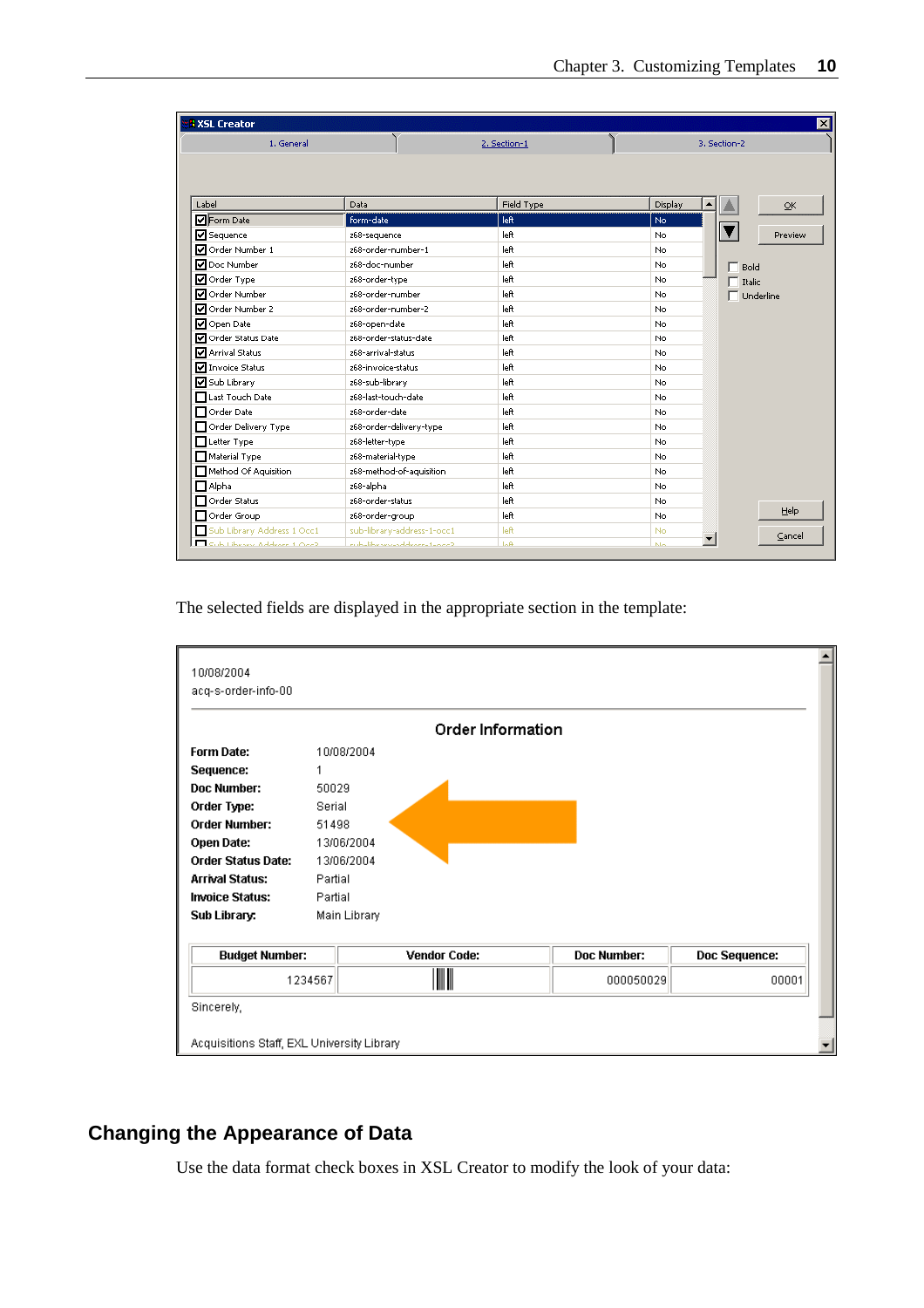<span id="page-13-0"></span>

Click **Preview** to review your changes:

| <b>Form Date:</b>         | 10/08/2004   |
|---------------------------|--------------|
| Sequence:                 |              |
| Doc Number:               | 50029        |
| Order Type:               | Serial       |
| <b>Order Number:</b>      | 51498        |
| Open Date:                | 13/06/2004   |
| <b>Order Status Date:</b> | 13/06/2004   |
| <b>Arrival Status:</b>    | Partial      |
| <b>Invoice Status:</b>    | Partial      |
| Sub Library:              | Main Library |
|                           |              |

### **Editing Labels**

### **To change the text in a label:**

**1** Select the check box of the appropriate data field:

| Label                     | Data                | Field Type | Display |
|---------------------------|---------------------|------------|---------|
| <b>v</b> Doc Number       | 268-doc-number      | left       | No      |
| $\Box$ Sub Library        | z68-sub-library     | left       | No      |
| $\exists$ Last Touch Date | z68-last-touch-date | left       | No      |
| Form Date                 | form-date           | left       | No      |

**2** Double-click the leftmost cell (this is the label column). This activates the cell for editing:

| Label              | Data                | Field Type | Display |
|--------------------|---------------------|------------|---------|
| Document Number    | z68-doc-number      | left       | No      |
|                    | z68-sub-library     | left       | No      |
| Last Touch Date    | z68-last-touch-date | left       | No      |
| <b>D</b> Form Date | form-date           | left       | No      |

**3** Type your preferred text, and click **Enter**. The edited label is saved and will appear in the printout.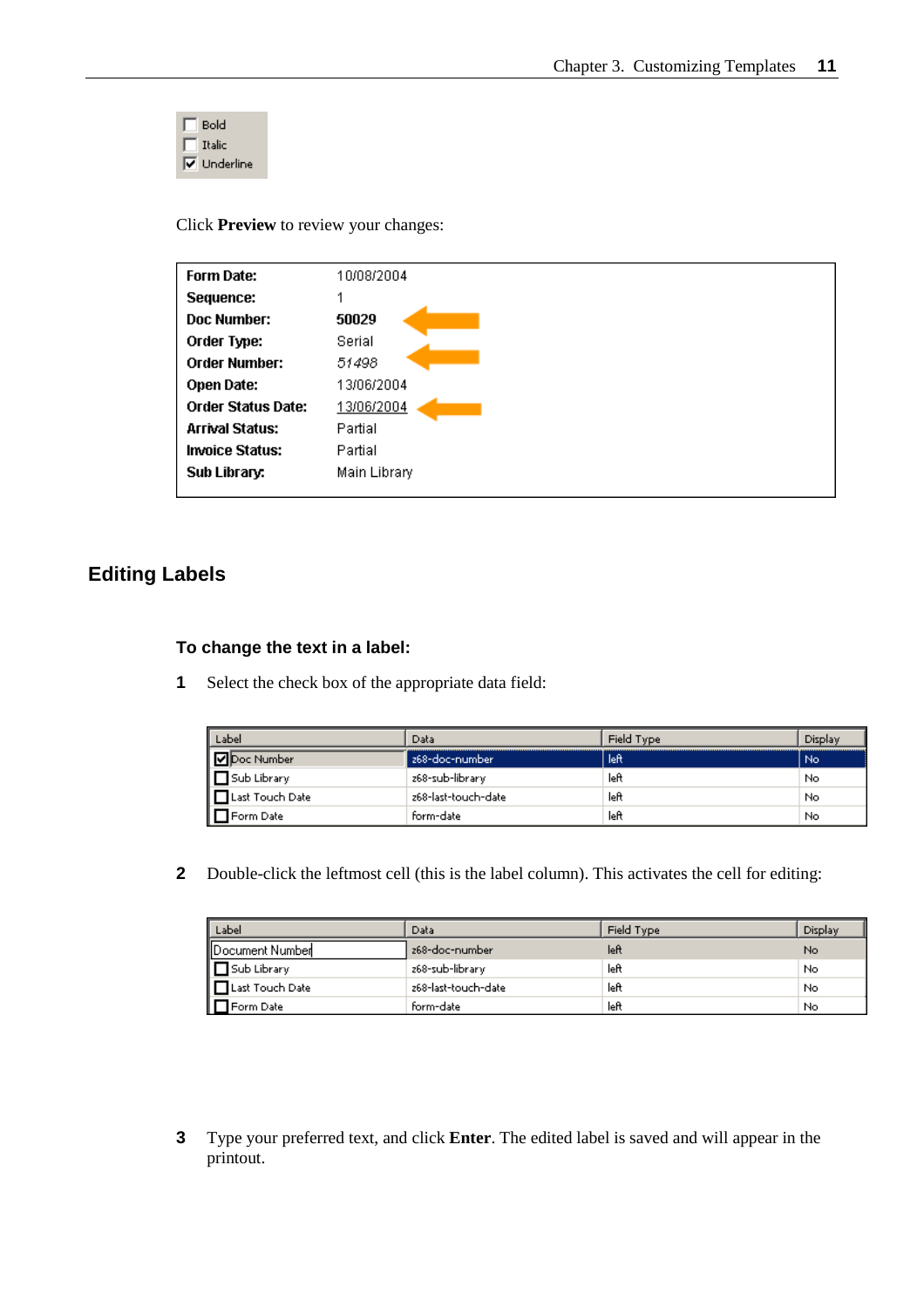### <span id="page-14-0"></span>**Adding Predefined Lines**

Lines can be added to Free and Split layouts, but not to Grid layouts. You add predefined lines in the same way as data fields. There are three kinds of lines:

• **Blank** – Adds a line space to your template:

| <b>Budget Number:</b> | 1234567         |
|-----------------------|-----------------|
| Doc Number:           | 000050029       |
| Doc Sequence:         | 00001           |
|                       |                 |
|                       |                 |
| <b>Line Number:</b>   | 00000           |
| Sequence:             | 400812263096972 |

• **Horizontal** – Displays a straight horizontal line in your template:

| <b>Budget Number:</b><br>Doc Number: | 1234567<br>000050029 |
|--------------------------------------|----------------------|
| <b>Doc Sequence:</b>                 | 00001                |
| Sequence:                            | 400812263096972      |
| Open Date:                           | 13/06/2004           |

No formatting options are available.

• **Generic** – Allows you to add lines containing free text:

| <b>Budget Number:</b>               | 1234567         |
|-------------------------------------|-----------------|
| <b>Doc Number:</b>                  | 000050029       |
| Doc Sequence:                       | 00001           |
| This is free text in a generic line |                 |
| So is this                          |                 |
| Sequence:                           | 400812263096972 |
| <b>Open Date:</b>                   | 13/06/2004      |

All formatting options (bold, italic, underline) are available.

You can add up to four examples of each line type in each section: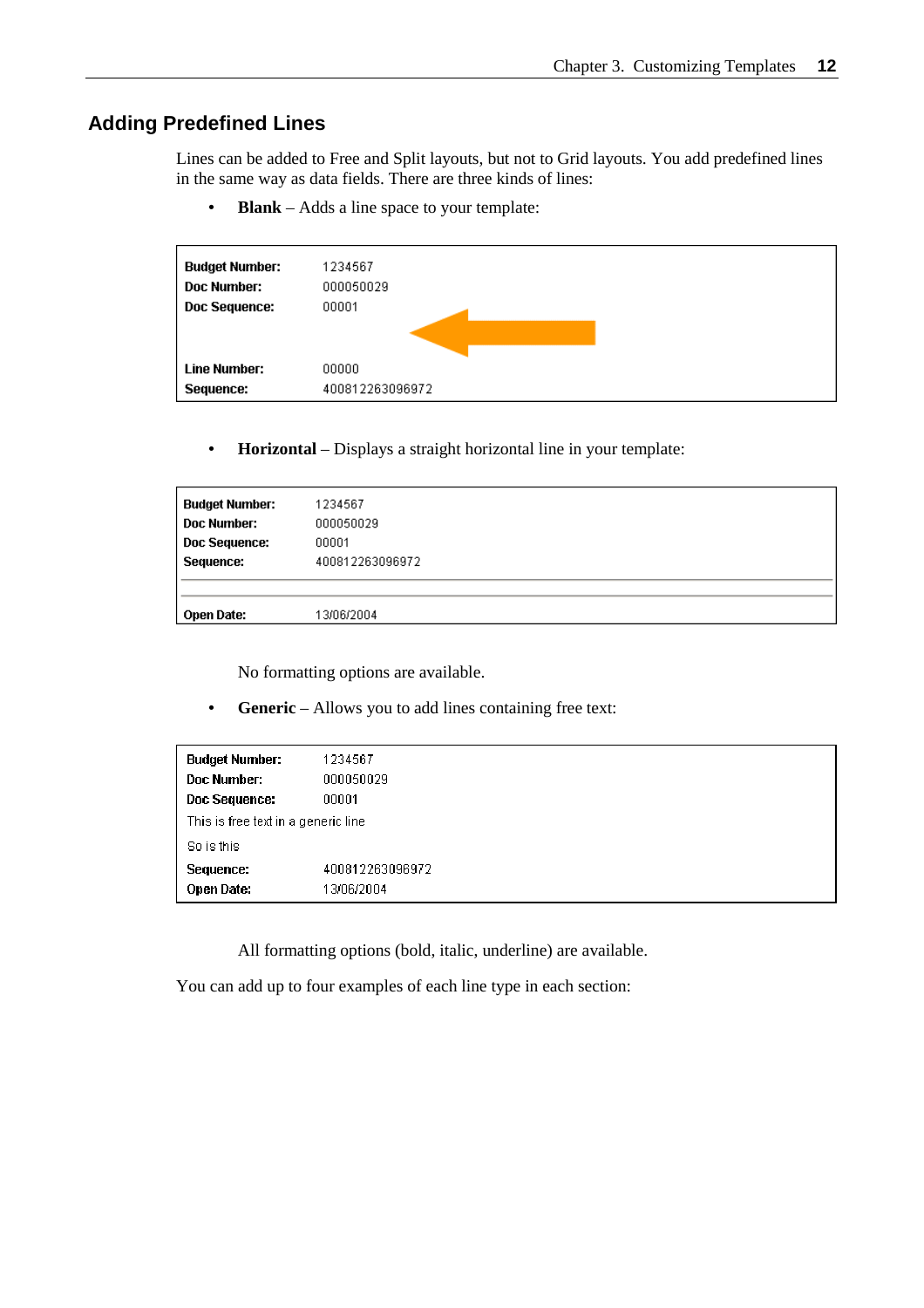<span id="page-15-0"></span>

| Label                  | Data                    | Field Type | Display | $\blacktriangle$ |
|------------------------|-------------------------|------------|---------|------------------|
| User Defined 3 Code    | z13-user-defined-3-code | left       | No      |                  |
| User Defined 3         | z13-user-defined-3      | left       | No      |                  |
| User Defined 4 Code    | z13-user-defined-4-code | left       | No      |                  |
| User Defined 4         | z13-user-defined-4      | left       | No      |                  |
| User Defined 5 Code    | z13-user-defined-5-code | left       | No      |                  |
| User Defined 5         | z13-user-defined-5      | left       | No      |                  |
| Price Euro             | price-euro              | left       | No      |                  |
| Last Logger Date       | last-logger-date        | left       | No      |                  |
| $\Box$ Blank Line      |                         |            | No      |                  |
| $\Box$ Blank Line      |                         |            | No      |                  |
| $\Box$ Blank Line      |                         |            | No      |                  |
| $\Box$ Blank Line      |                         |            | No      |                  |
| Horizontal Line        |                         |            | No      |                  |
| Horizontal Line        |                         |            | No      |                  |
| $\Box$ Horizontal Line |                         |            | No      |                  |
| Horizontal Line        |                         |            | No      |                  |
| □                      | Generic Line            |            | No      |                  |
| $\Box$                 | Generic Line            |            | No      |                  |
| □                      | Generic Line            |            | No.     |                  |
|                        | Generic Line            |            | No.     |                  |
|                        |                         |            |         |                  |

### **To add free text in a generic line:**

**1** Click the leftmost cell (this is the label column):

| Label                               | Data                        | Field Type | Display |  |
|-------------------------------------|-----------------------------|------------|---------|--|
| DOc Sequence                        | left<br>z601-doc-sequence   |            | No      |  |
| <b>D</b> Invoice Number             | z601-invoice-number<br>left |            | No      |  |
| This is free text in a generic line | Generic Line                |            | No.     |  |
| <b>D</b> So is this                 | Generic Line                |            | No      |  |
| $\boxed{\triangleright}$ Sequence   | z601-sequence               | left       | No      |  |
| I Ø Open Date                       | z601-open-date              | left       | No      |  |
| <b>D</b> Object Code                | z601-object-code            | left       | No      |  |

**2** Type free text, and click **Enter**. To edit your free text, click the leftmost cell again.

### **Reordering Data Fields**

 $\blacktriangle$ 

Use the  $\blacksquare$  arrows or drag-and-drop to change the order in which data fields appear in your template. This option applies to all layouts. For example, if you want *Doc Number* to appear above *Vendor Code*, select the line containing *Doc Number* and click the  $\blacksquare$  arrow: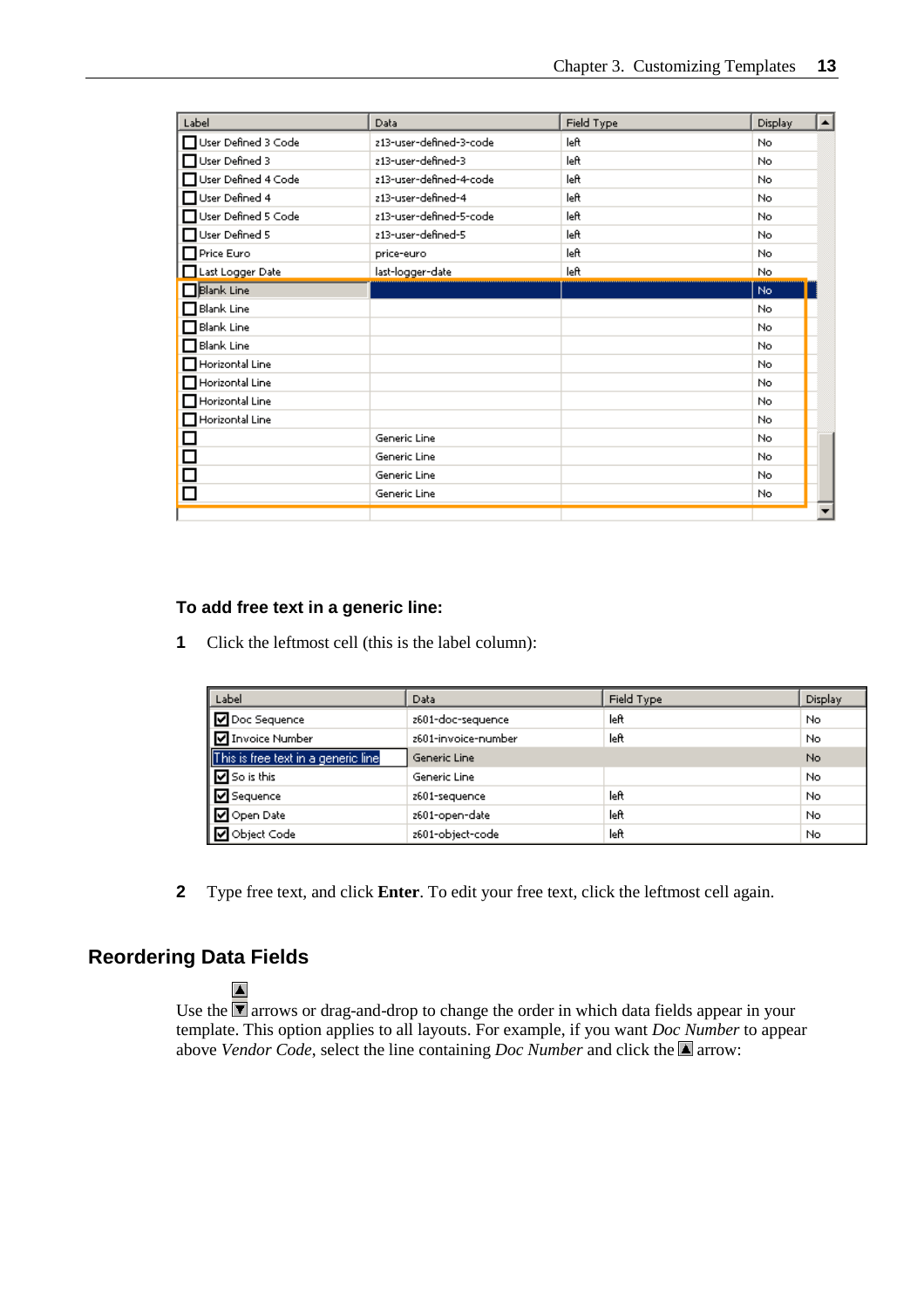<span id="page-16-0"></span>

| Label                   | Data                | Field Type | Display |  |       |
|-------------------------|---------------------|------------|---------|--|-------|
| Start Split             |                     |            |         |  |       |
| Right Side Fields:      |                     |            |         |  |       |
| <b>Ø</b> End Split      |                     |            |         |  |       |
| <b>V</b> Budget Number  | z601-budget-number  | left       | No.     |  | Bold  |
| MVendor Code            | z601-vendor-code    | left       | No.     |  | Itali |
| Doc Number              | z601-doc-number     | left       | No.     |  | Und   |
| Doc Sequence            | 2601-doc-sequence   | left       | No.     |  |       |
| <b>V</b> Invoice Number | z601-invoice-number | left       | No.     |  |       |

# **Working With Grid Layouts**

Grid layouts are generally used for displaying numerical information.

### **Adding Titles to a Grid**

### **To add a title to a Grid:**

**1** Select the check box of the Grid Title data field:

| Label                         | Data                | Field Type |
|-------------------------------|---------------------|------------|
| ☑                             | Grid Title          |            |
| <b>D</b> Budget Number        | z601-budget-number  | left.      |
| $\boxed{\mathbf{C}}$ Currency | z601-currency       | left       |
| □ Currency Date               | 2601-currency-date  | left       |
| I Ø Currency Ratio            | 2601-currency-ratio | left       |
| <b>D</b> Original Sum         | z601-original-sum   | left       |

**2** Double-click the leftmost cell (this is the label column). This activates the cell for editing:

| Label                  | Data                | Field Type |
|------------------------|---------------------|------------|
| Budget Info            | Grid Title          |            |
| <b>D</b> Budget Number | 2601-budget-number  | left       |
| <b>D</b> Currency      | z601-currency       | left       |
| I ⊡ Currency Date      | 2601-currency-date  | left       |
| │ M Currency Ratio     | 2601-currency-ratio | left       |
| <b>D</b> Original Sum  | z601-original-sum   | left       |

**3** Type your preferred text, and click **Enter**. The edited label is saved and will appear in the printout.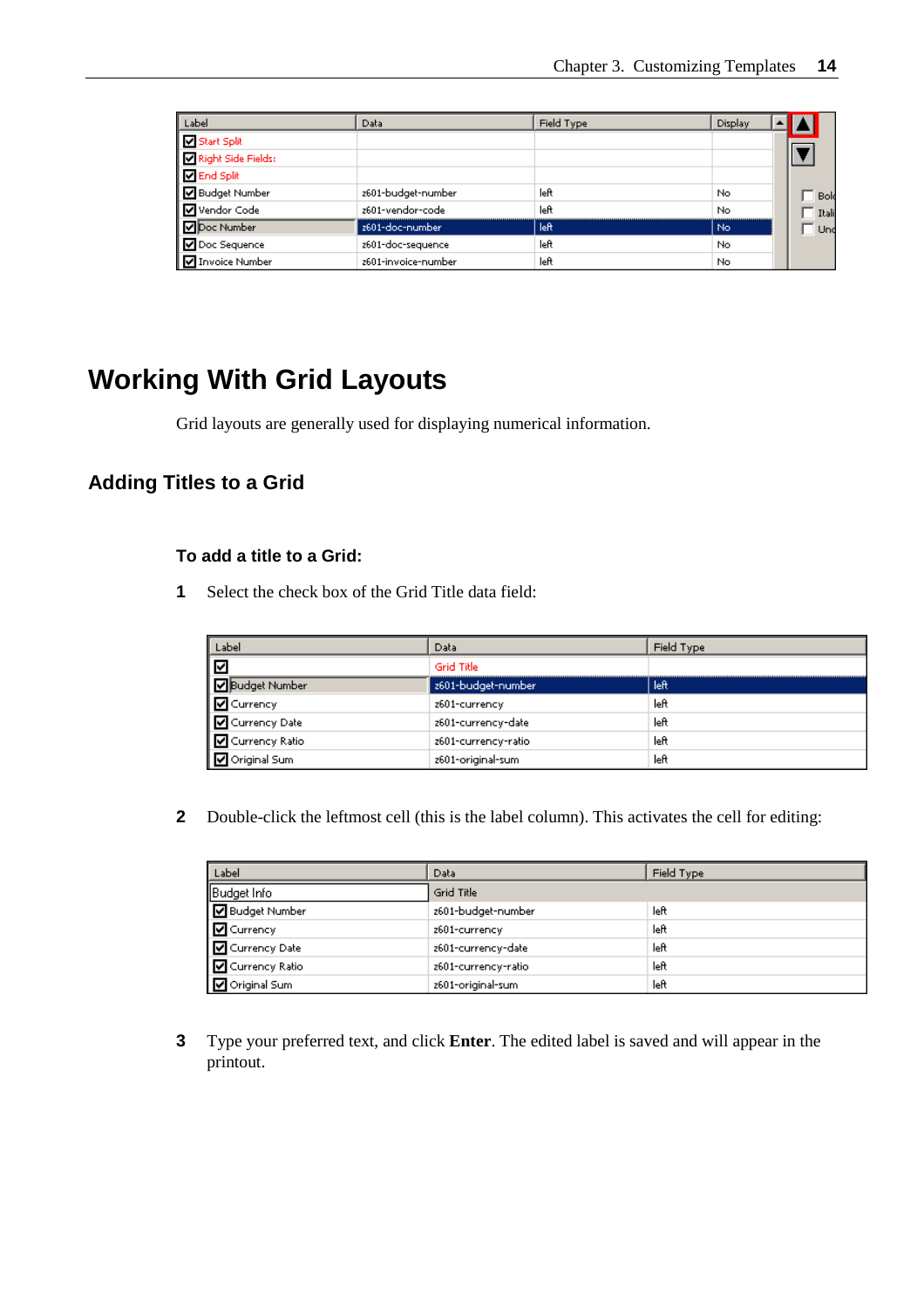<span id="page-17-0"></span>

| Budget Info           |           |                |                 |                      |
|-----------------------|-----------|----------------|-----------------|----------------------|
| <b>Budget Number:</b> | Currency: | Currency Date: | Currency Ratio: | <b>Original Sum:</b> |
| 1234567               | US Dollar | 103/09/2003    | 0.00            | 1.00                 |

# **Working with Split Layouts**

Split layouts are useful when you want to include a large number of data fields in your template while keeping down the length of the printout.

In the list of data fields for a Split section, three lines used for defining the two-column format appear:

| Label                | Data                     | Field Type | Display |
|----------------------|--------------------------|------------|---------|
| Start Split          |                          |            |         |
| Right Side Fields:   |                          |            |         |
| <b>Ø</b> End Split   |                          |            |         |
| O Doc Number         | z68-doc-number           | left       | No      |
| Sequence             | z68-sequence             | left       | No.     |
| Order Type           | z68-order-type           | left       | No.     |
| Order Number         | z68-order-number         | left       | No      |
| Order Number 1       | z68-order-number-1       | left       | No.     |
| Order Number 2       | z68-order-number-2       | left       | No.     |
| Order Group          | z68-order-group          | left       | No      |
| Open Date            | z68-open-date            | left       | No.     |
| Order Status         | z68-order-status         | left       | No.     |
| Order Status Date    | 268-order-status-date    | left       | No.     |
| Arrival Status       | z68-arrival-status       | left       | No.     |
| Invoice Status       | z68-invoice-status       | left       | No.     |
| Last Touch Date      | z68-last-touch-date      | left       | No.     |
| Sub Library          | 268-sub-library          | left       | No.     |
| <b>☑</b> Alpha       | z68-alpha                | left       | No.     |
| Method Of Aquisition | z68-method-of-aquisition | left       | No.     |
| Order Date           | z68-order-date           | left       | No.     |
| Material Type        | 268-material-type        | left       | No      |

- Start Split defines where the two-column layout begins. Initially, data fields are displayed on the left.
- Right Side Fields Sets the point at which data fields are displayed on the right side.
- End Split This is the point at which the two-column layout ends. Any data field set to display that follows the End Split line will appear on the left.

Let us assume you have 16 data fields, which you want to display in a two-column format. To

ensure that the columns in your Split layout are even, using the  $\blacksquare$  arrows or drag-and-drop, place eight fields above Right Side Fields, and eight fields above End Split: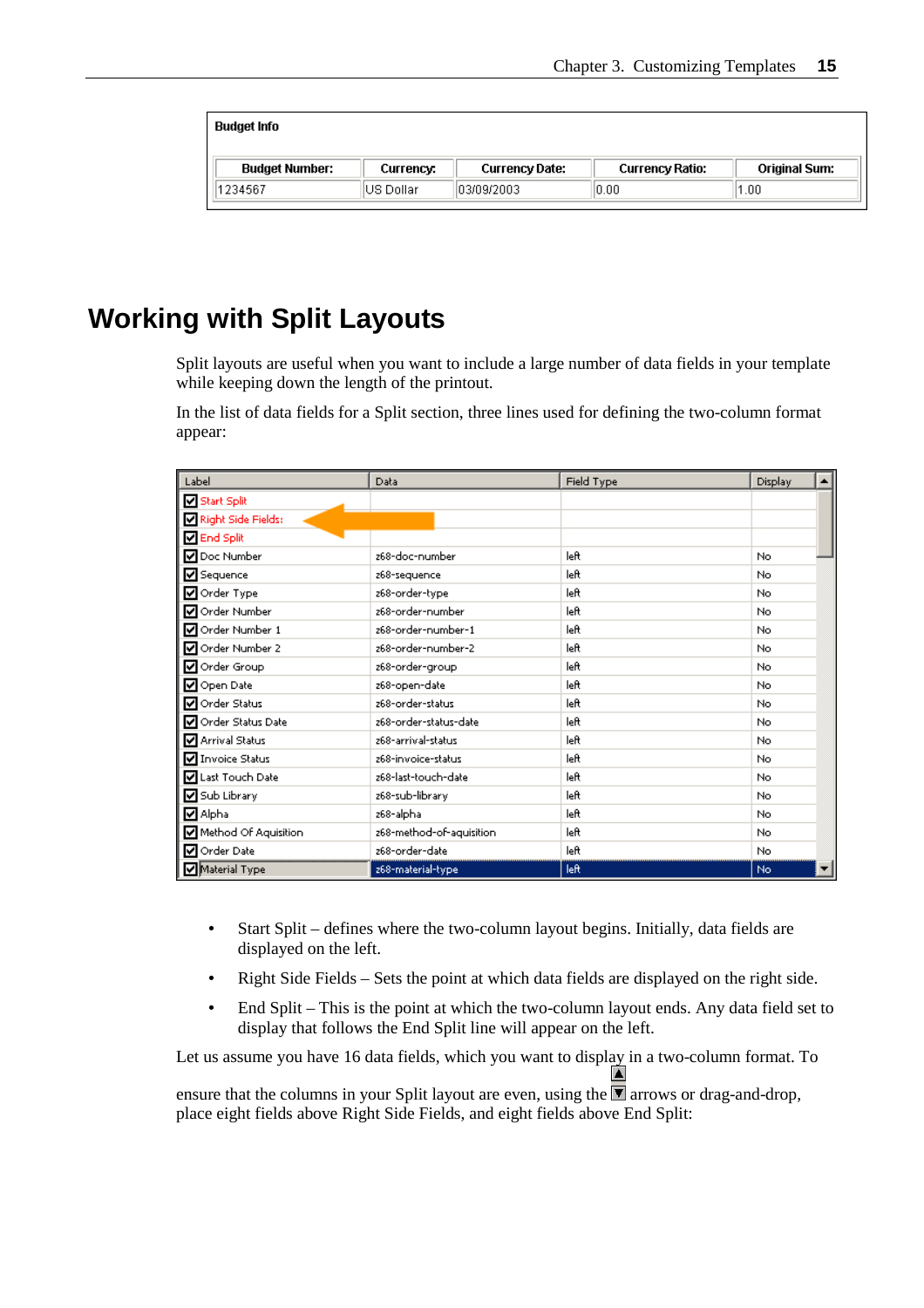| Label                         | Data                     | Field Type | Display |  |
|-------------------------------|--------------------------|------------|---------|--|
| Start Split                   |                          |            |         |  |
| O Doc Number                  | z68-doc-number           | left       | No.     |  |
| Sequence                      | z68-sequence             | left       | No.     |  |
| ■ Order Type                  | z68-order-type           | left       | No.     |  |
| Ø Order Number                | z68-order-number         | left       | No.     |  |
| Open Date                     | z68-open-date            | left       | No      |  |
| Order Status                  | z68-order-status         | left       | No.     |  |
| Order Status Date             | z68-order-status-date    | left       | No.     |  |
| Arrival Status                | z68-arrival-status       | left       | No.     |  |
| Right Side Fields:            |                          |            |         |  |
| Invoice Status                | z68-invoice-status       | left       | No.     |  |
| <b>▽</b> Last Touch Date      | z68-last-touch-date      | left       | No.     |  |
| Sub Library                   | 268-sub-library          | left       | No.     |  |
| <b>V</b> Method Of Aquisition | z68-method-of-aquisition | left       | No.     |  |
| Ø Order Date                  | z68-order-date           | left       | No.     |  |
| Material Type                 | 268-material-type        | left       | No.     |  |
| Letter Type                   | 268-letter-type          | left       | No      |  |
| V Delivery Type               | 268-delivery-type        | left       | No.     |  |
| Order Delivery Type           | 268-order-delivery-type  | left       | No.     |  |
| <b>ØEnd Split</b>             |                          |            |         |  |
| Send Method                   | z68-send-method          | left       | No.     |  |
| <b>Ø</b> Alpha                | z68-alpha                | left       | No.     |  |
| Order Number 2                | z68-order-number-2       | left       | No.     |  |
| Order Group                   | z68-order-group          | left       | No      |  |
| <b>Product and Service</b>    | <b>Address Contracts</b> | $\sim$     |         |  |

The resulting printout looks like this:

| 10/08/2004<br>acq-s-order-info-88 |                |                                       |               |
|-----------------------------------|----------------|---------------------------------------|---------------|
| Doc Number:                       | 50029          | <b>Invoice Status:</b>                | Partial       |
| Sequence:                         | 1              | Sub Library:                          | Main Library  |
| Order Type:                       | Serial         | <b>Method Of Aquisition: Purchase</b> |               |
| <b>Order Number:</b>              | 51498          | Order Date:                           | 13/06/2004    |
| <b>Open Date:</b>                 | 13/06/2004     | Material Type:                        | Serial        |
| Order Status:                     | Sent to vendor | Letter Type:                          | 01            |
| <b>Order Status Date:</b>         | 13/06/2004     | Delivery Type:                        | Surface mail  |
| Arrival Status:                   | Partial        | Order Delivery Type:                  | Single letter |
| <b>Send Method:</b>               | Print          |                                       |               |
| Alpha:                            |                |                                       |               |

The two data fields placed below the End Split line, *Send Method* and *Alpha*, appear on the left, as in a Free layout.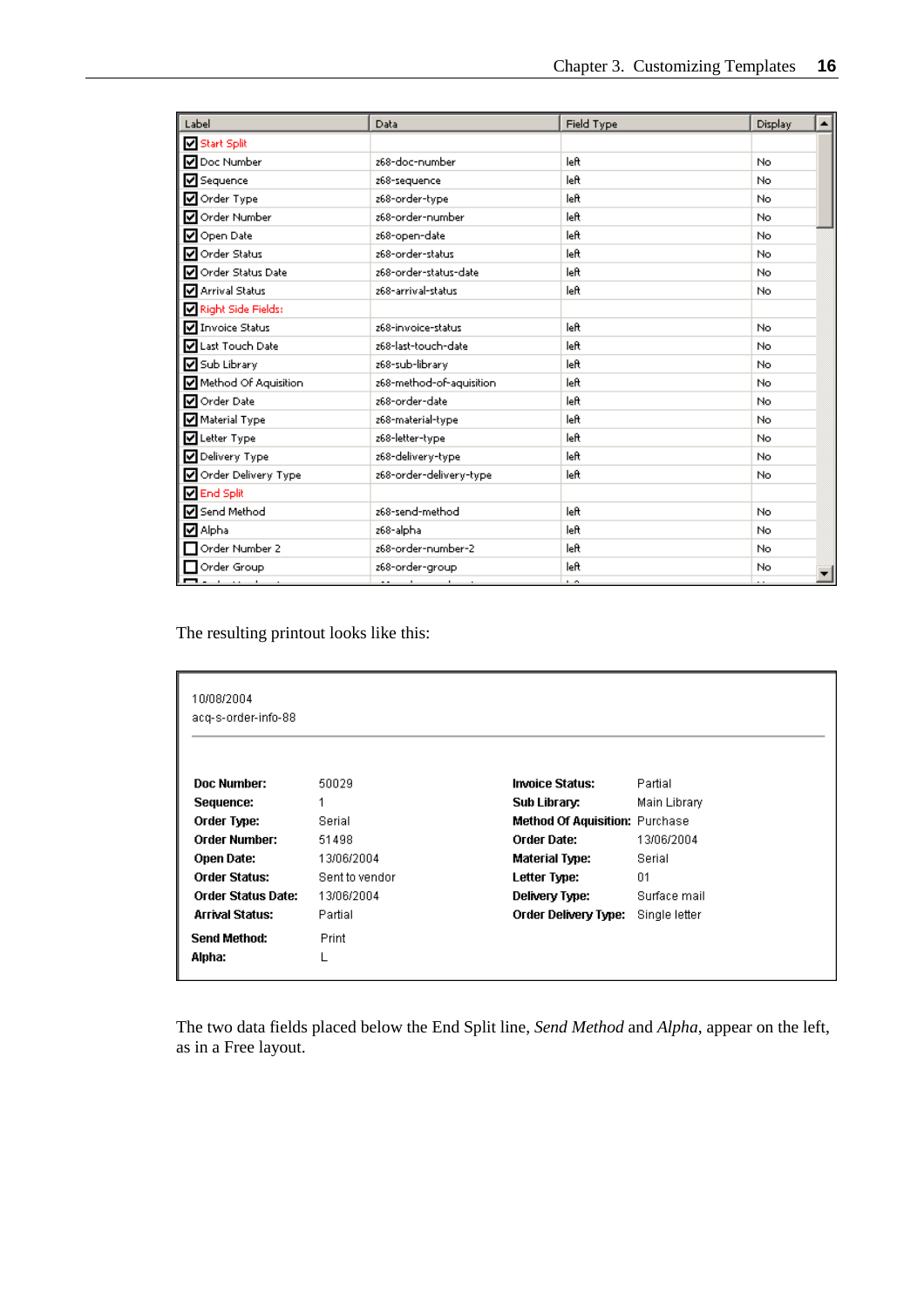# <span id="page-19-0"></span>**Changing Field Types**

You can change the display characteristics of a value retrieved in a data field in a number of different ways. To access the available options, select the appropriate line and double-click the corresponding cell in the Field Type column:

| Label                   | Data                | Field Type                 |
|-------------------------|---------------------|----------------------------|
| ∣☑                      | <b>Grid Title</b>   |                            |
| <b>Budget Number</b>    | z601-budget-number  | left                       |
| $\Box$ Sequence         | z601-sequence       | lleft                      |
| $\Box$ Vendor Code      | z601-vendor-code    | right                      |
| <b>□</b> Invoice Number | z601-invoice-number | bib-info                   |
| <b>□</b> Line Number    | z601-line-number    | restart<br><b>b</b> arcode |
| <b>Doc Number</b>       | z601-doc-number     | check                      |

The available options are:

- **left** the value shown is left-justified:
- **right** the value shown is right-justified
- **bib-info** enters related bibliographic information in a grid layout
- **restart** at present, this is relevant for one printout only, orders-per-budget.xsl. Allows you to break a grid into values (for example, order data) per groupings (in this case, budgets).
- **barcode** the value is shown as a barcode
- $\mathbf{check}$  the value is shown as a check box
- index instead of display a value, it displays the row number

Not all options shown in the above example are available for all data fields – it depends on the context.

# **Saving Templates**

When you have finished defining your template, you are ready to save your customized template.

#### **To save a template**

**1** Click **OK**. The following message displays: